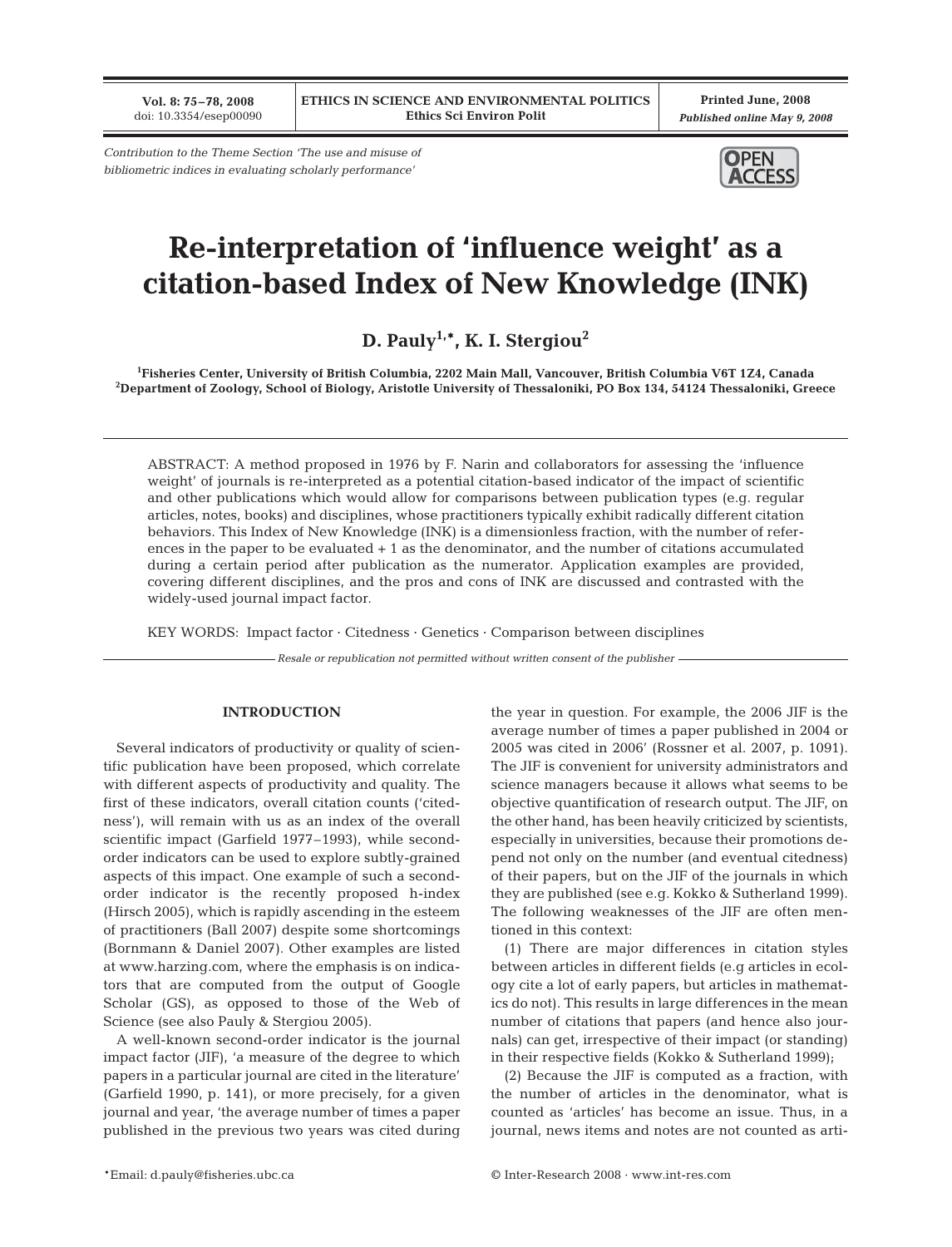cles, even though they may be cited and end up boosting the numerator of the JIF. Also, citable items may be miscategorized, and thus raise fairness or bias issues;

(3) Counted articles may differ widely in their purpose and hence in their style. They may range from short, specialized articles, which typically get zero, or few citations, to comprehensive reviews, which typically get more citations, if only because by including a lot of references they allow subsequent author(s) to dispense with extensive reference lists (Garfield 1989). Thus, journals that publish mainly or only reviews will tend to have a high JIF, even though they may not be 'better' than other journals. Indeed, 'top 10' lists, when established using a number of indicators, generally do not include journals that publish only reviews.

#### **INDEX OF NEW KNOWLEDGE (INK)**

The 3 criticisms of the JIF presented above are largely due to the unstated assumption that articles are the proper 'units' of scientometrics. There is, however, an alternative: we could instead concentrate on the references that articles contain. This would be analogous to evolutionary biology, which has long concentrated on organisms and their populations, although it is actually the genes they contain which are selected for or against, and which are thus the proper 'units' of evolution (Dawkins 2006).

Narin et al. (1976, p. 31) proposed to estimate the 'influence weight' of a journal from the ratio: 'Total number of citations to the journal from other journals/Total number of references from the journal to other journals'. These authors, however, did not extend the application of similar ratios to individual papers. Similarly, the INK is based entirely on 2 types of knowledge 'units':

(1) The ('old') references which are listed in a paper, plus one. This assumes that a paper, by its very existence, cites itself, and more importantly, guarantees that all papers will generate a non–zero denominator for the fraction presented below;

(2) The ('new') citations which the paper garners over a certain time period (discussed below). Thus, the new index is defined as:

INK = New knowledge/Old knowledge

or

## $INK = (No. of citations)/(No. of references + 1)$

where 'references' are explicit referential items in the bibliography, or in the footnotes of a document to be assessed. This definition implies that the value of the INK can range from 0 (no new knowledge is generated, and thus the ink spent is more valuable than the final product) to many thousands, e.g. the famous article by Lowry et al. (1951), which has over 300 000 citations for 25 references (i.e. INK = 11 538, INK  $yr^{-1}$  = 202). This definition, it will be noted, allows the computation of INK for any type of publication, whether short note, article, review, books or journal issues, or indeed, non-academic publications and websites. The INK index, when computed for journals, thus addresses the 3 criticisms of the JIF, as follows:

(1) The INK index standardizes between fields with different citation styles because in fields in which the articles have fewer references (which lowers the denominator), they will also, as a result, have fewer citations (lower numerators), other things being equal (e.g. selfcitation behavior). The INK index, moreover, performs this without prior definition of what the field in question covers (as required for any between-field standardization of the JIF; see Kokko & Sutherland 1999);

(2) The INK, as the 'influence weights' from which it is derived, is computed as a ratio whose denominator and numerator are both knowledge 'units', i.e. references and citations. This makes it dimensionless, which is always advantageous for an indicator;

(3) The INK index is capable of comparisons between published pieces of various types (e.g. short communications, regular articles or reviews). In principle, this should even allow for comparing across entire domains of scholarship (i.e. the Sciences vs. the Humanities).

It is useful to have an idea of the range of average values that the INK is likely to have. The INK of the average cited paper can be estimated as follows. Between 1900 and 2005, about 20 million papers have been cited at least once. Based on Garfield (2006) there were roughly 365 million citations to these papers, as estimated by multiplying the median of the citation frequency by the number of papers. Assuming that the average cited paper uses ca. 30 to 50 references, then the corresponding INK would range from 0.61 to 0.37. This amounts to 0.012–0.007 INK units per year if the average article is 50 yr old. These values are higher than the average for all papers because they do not account for the large fraction of papers that are never  $cited$  ( $INK = 0$ ).

Table 1 gives estimated INK  $yr^{-1}$  values for selected disciplines, for different types of publications, drawn mainly from the dataset upon which the contribution of Pauly & Stergiou (2005) was based. Although the published items used to compile Table 1 are far from being comprehensive, they can be used to illustrate some aspects of the proposed new index.

INK  $yr^{-1}$  values are typically <<1. Also, it is apparent that notes, although short, can convey new knowledge, as is evident for chemistry. Thus, such items are bearers of knowledge ('gnosiphores'), and should be considered in scientometrics.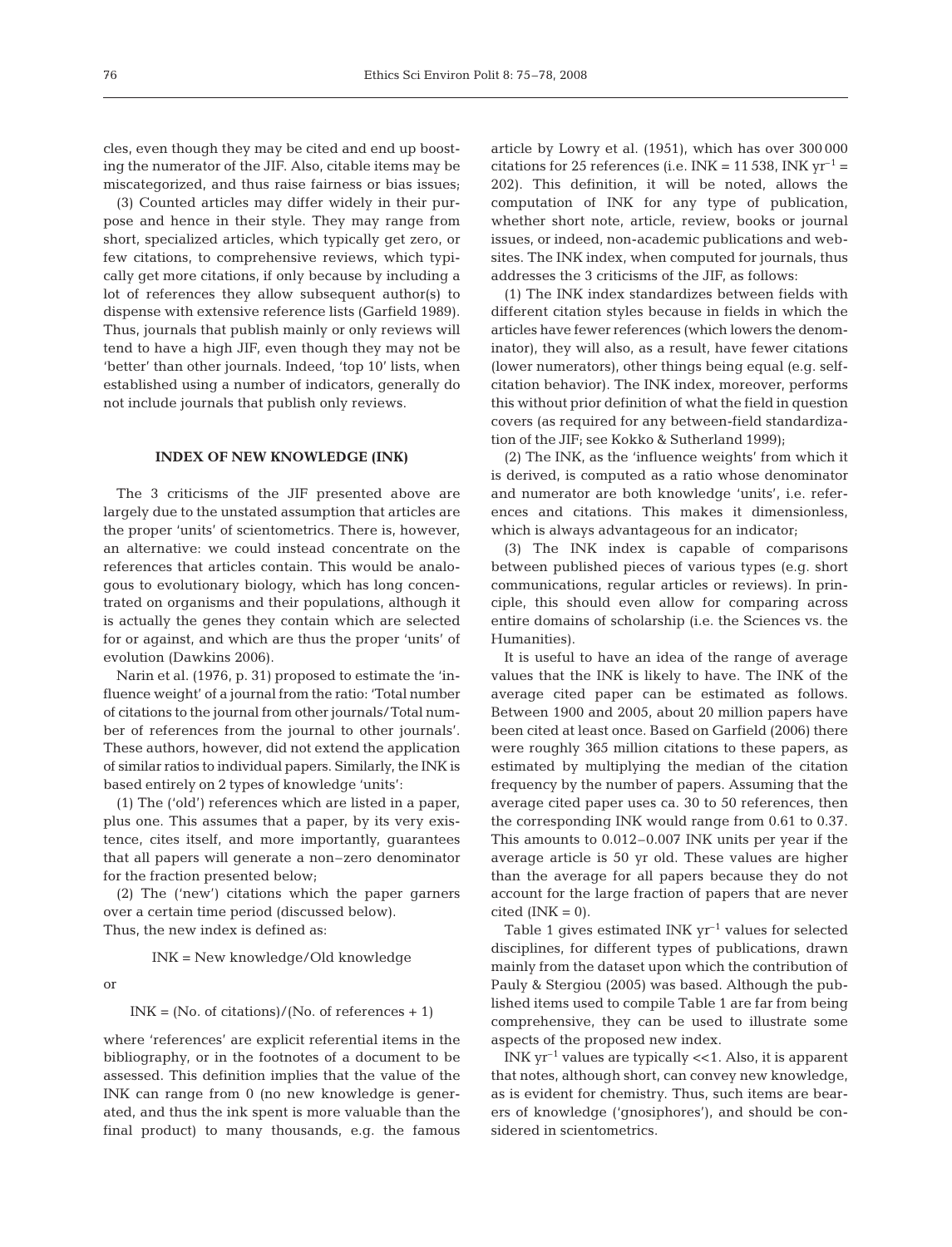| Field       | Articles      | Reviews       | <b>Notes</b> |
|-------------|---------------|---------------|--------------|
| Economics   | $0.02 - 0.13$ | 0.13          | 0.09         |
| Chemistry   | $0.10 - 0.31$ | $0.07 - 0.40$ | 2.92         |
| Psychology  | $0.01 - 2.68$ | 0.13          |              |
| Mathematics | $0.01 - 5.59$ |               |              |
| Ecology     | $0.01 - 0.92$ | $0.04 - 0.28$ | 0.01         |

Reviews have INK  $yr^{-1}$  generally lower than for articles, at least in our sample. This suggests that the INK, by accounting for large numbers of references in reviews, succeeds at compensating for the positive bias that they get when crude citation counts are used to characterize them as 'better' than regular papers.

We have no doubt that if the INK were to be widely used, some authors would change their citation behavior, e.g. include in their papers fewer references than they should, which would boost the INK of their papers by reducing its denominator. Such behavior is unavoidable (see Lawrence 2008, this Theme Section). This, however, can be controlled, at least in part, by referees, and by editorial guidelines. There remains the issue of journals controlling the number of references per article. We believe that such an editorial policy does not distort INK. This is because authors are asked to refer to all pertinent knowledge (i.e. cite what needs to be cited) required to produce new knowledge (and see Todd et al. 2007 for misciting practices in ecology).

Finally, we note that the INK could be mathematically combined with other scientometric indicators, for example with the h-index, to yield a combined index which would exhibit the advantages of both.

*Acknowledgements.* The authors thank Drs. H. I. Browman and L. Bornmann for their critical comments and suggestions.

#### LITERATURE CITED

- ► Ball P (2007) Achievement index climbs the ranks. Nature 448:737
- ► Bornmann L, Daniel HD (2007) What do we know about the *h* index? J Am Soc Inf Sci Technol 58:1381–1385
	- Dawkins R (2006) The selfish gene—30th anniversary edition. Oxford University Press, Oxford
	- Garfield E (1977–1993) Essays of an information scientist, Vol 1–15. ISI Press, Philadelphia, PA
	- Garfield E (1989) Citation behavior—an aid or a hindrance to information retrieval? In: Essays of an information scientist, Vol 12. ISI Press, Philadelphia, PA, p 123–128
	- Garfield E (1990) The 1987 life-sciences articles most cited in 1987 and 1988. In: Essays of an information scientist, Vol 13. ISI Press, Philadelphia, PA, p 133–148
- ► Garfield E (2006) The agony and the ecstasy—the history and meaning of the Journal Impact Factor. J Am Med Assoc 295(1):90–93
- ► Hirsch JE (2005) An index to quantify an individual's scientific research output. Proc Natl Acad Sci USA 102: 16569–16572
- ► Kokko H, Sutherland WJ (1999) What do impact factors tell us? Trends Ecol Evol 14:382–384
- ► Lawrence PA (2008) Lost in publication: how measurement harms science. Ethics Sci Environ Polit 8:9–11
- ▶ Lowry OH, Rosebrough NJ, Farr AI, Randall RJJ (1951) Protein measurement with the Folin phenol reagent. J Biol Chem 193:265–275
	- Narin F, Pinski G, Gee HH (1976) The structure of the biomedical literature. J Am Soc Inf Sci 27:25–45
	- Pauly D, Stergiou KI (2005) Equivalence of results from two citation analyses: Thomson ISI's Citation Index and Google's Scholar Service. Ethics Sci Environ Polit 2005: 33–35. Available online at: www.int-res.com/articles/ esep/2005/E65.pdf
- ▶ Rossner M, Van Hepp H, Hill E (2007) Show me the data. J Cell Biol 179:1091–1092 (Also published simultaneously in J Exp Med 204:3052–3053 and J Gen Physiol 131:3–4)
- ▶ Todd PA, Yeo DCJ, Li D, Ladle RJ (2007) Citing practices in ecology: Can we believe our own words? Oikos 116: 1599–1601